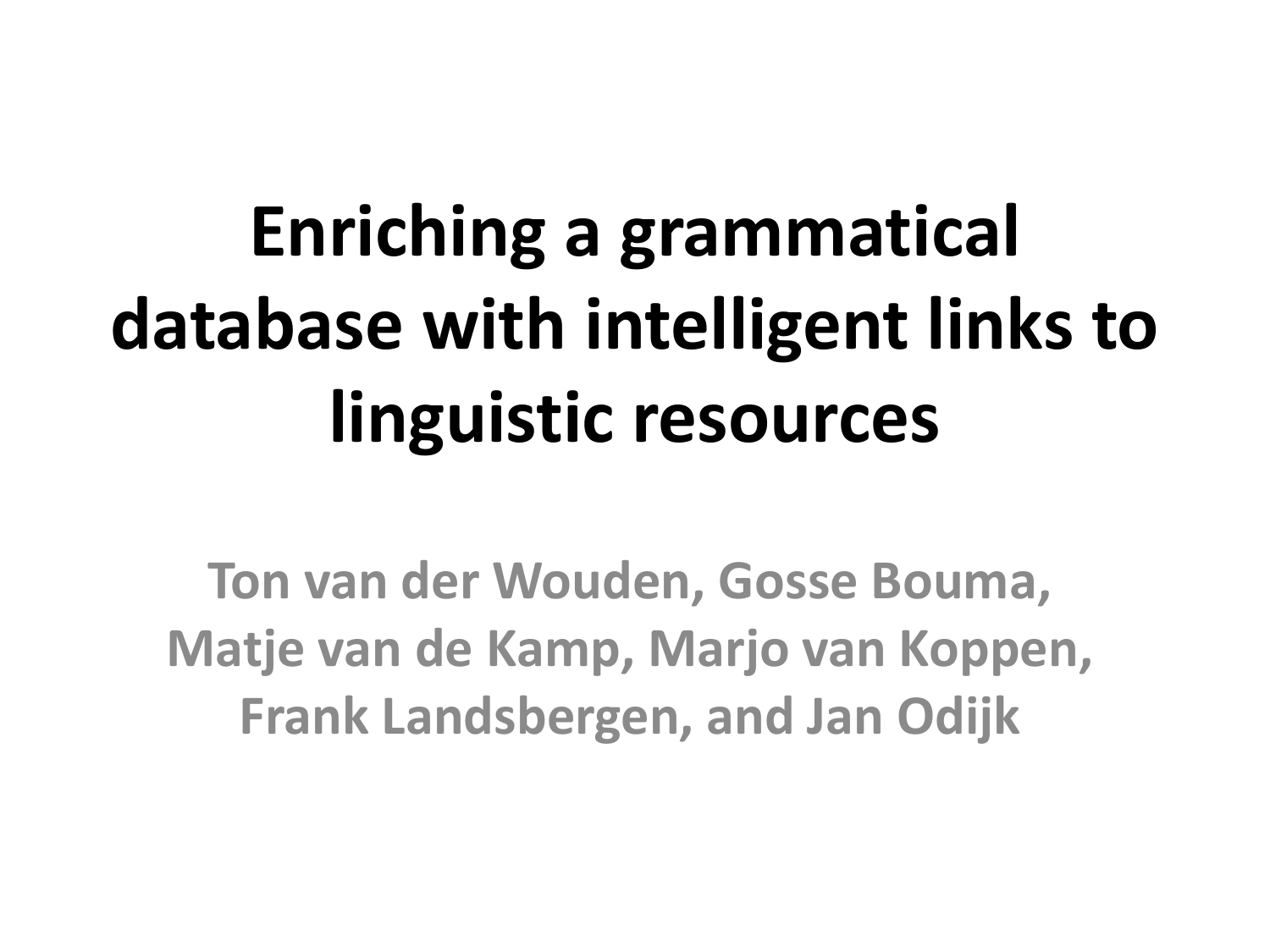# The Taalportaal

The Taalportaal project ([www.taalportaal.org](http://www.taalportaal.org/)) is a collaboration of the Meertens Institute, the Fryske Akademy, the Institute of Dutch Lexicology and Leiden University, funded, to a large extent, by the Netherlands Organisation for Scientific Research (NWO). The project is aimed at the development of a comprehensive and authoritative scientific grammar for Dutch and Frisian in the form of a virtual language institute.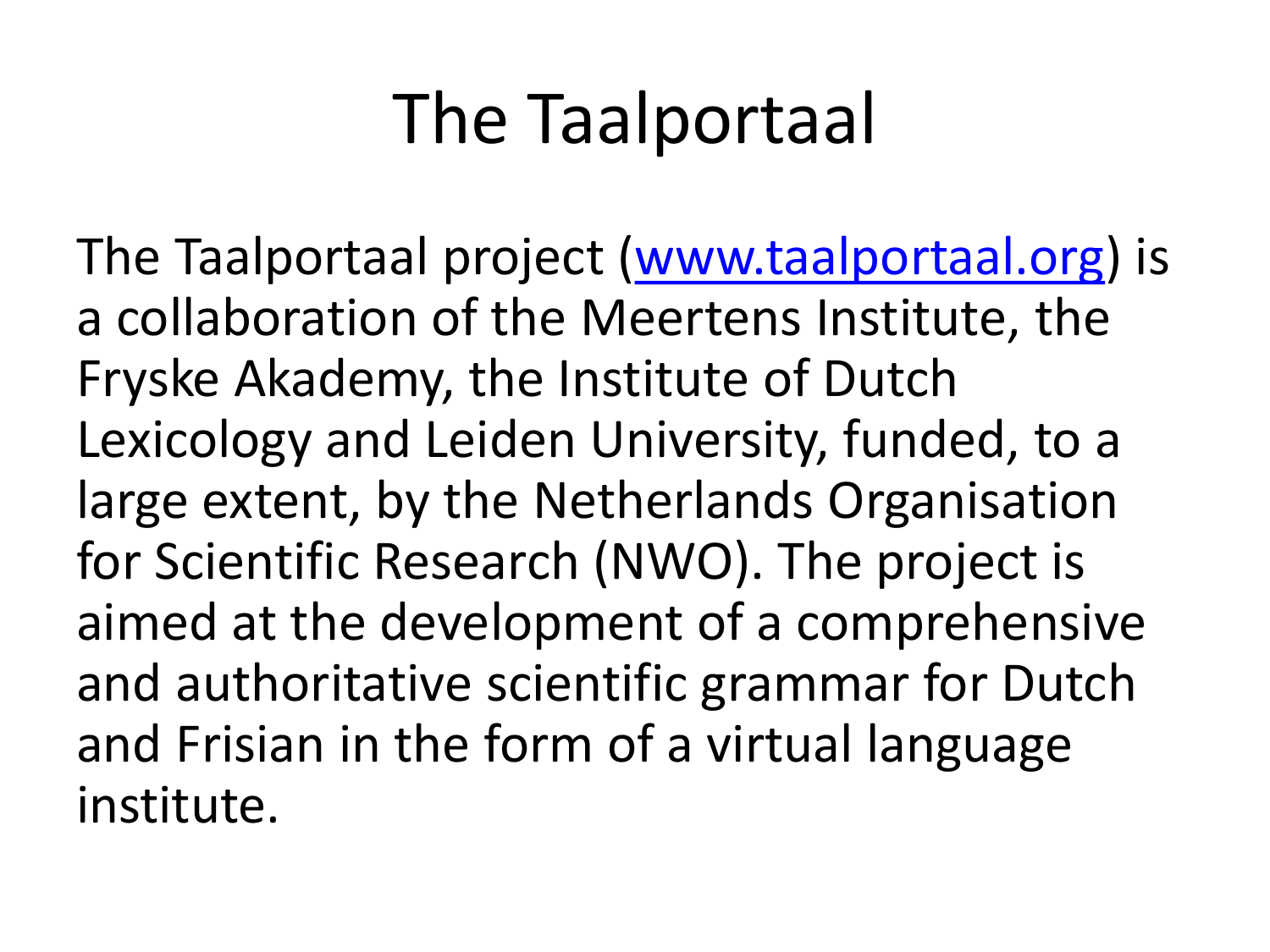## **taal** portaal the linguistics of Dutch, Frisian and Afrikaans online BETA

Taalportaal will be a comprehensive and authoritative scientific grammar of Dutch. Frisian and

**HOME** ABOUT PARTNERS PEOPLE FAQ **CONTACT** 

SEARCH

**Questions about Taalportaal:** 

. What is Taalportaal?

**Dutch Frisian Afrikaans** 

### Phonology

**Phonotactics** Phonological processes

### Morphology

Inflection and derivation Compounding

Syntax

Adjectives and Adjective Phrases Adpositions and adpositional phrases Nouns and Noun Phrases

### Welcome



By linguists, for linguists

Meet the linguistic community behind **Taalportaal** 

 $\blacktriangleright$  Read more ...



### About the project

Learn about the Taalportaal project

 $\blacktriangleright$  Read more ...



**Bibliography** 

Glossary









VIRTUELE INSTITUUT VIR AFRIKAANS



Taalportaal is funded by



In collaboration with





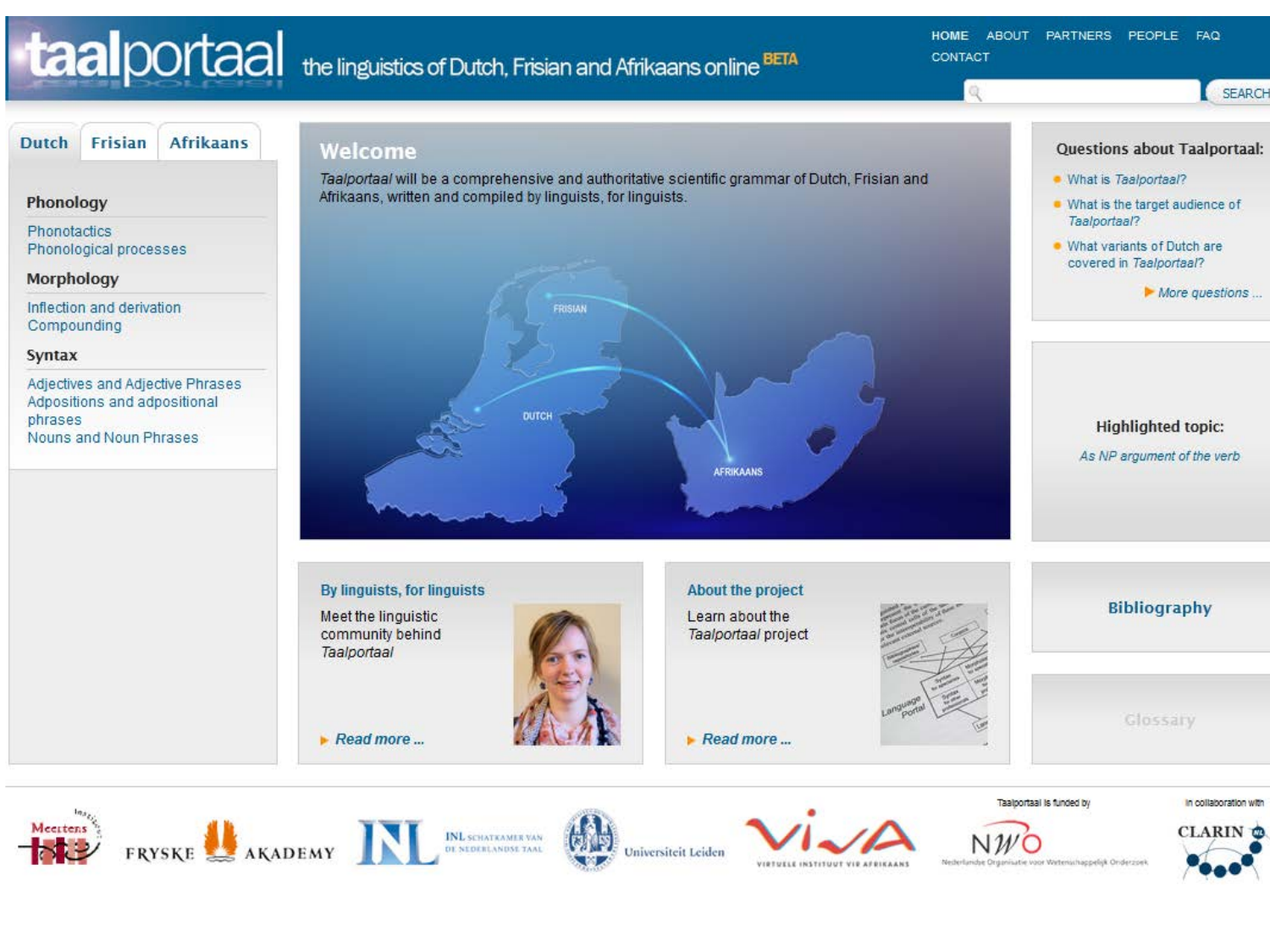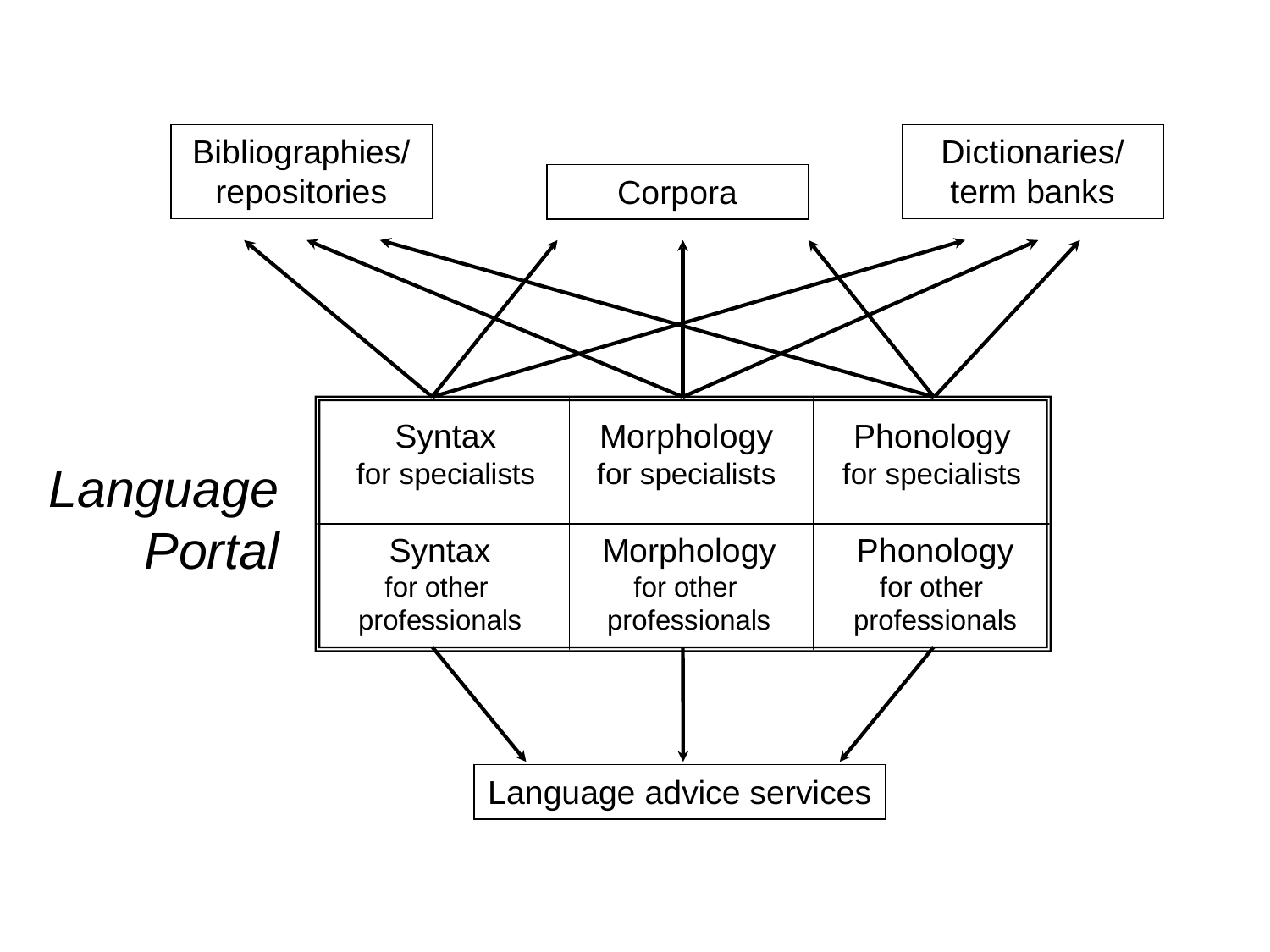## taalportaal the linguistics of Dutch, Frisian and Afrikaans online BETA

PARTNERS PEOPLE HOME **ABOUT** NEWS & EVENTS FAQ CONTACT

Q



| Dutch                                                                                                                                                                                                                                                                                                                                                                                                                                                                                                                                                                 | Frisian                                                                                                                                                                                                                      | <b>Afrikaans</b> | Syntax > Adjectives and Adjective Phrases > 2 Projection of adjective phrases I: Complementation > 2.1. Prepositional complements                                                                                                                                                                                                                                                                                                                                                                                                                                                                                                                                                                                                                                                                                                    |                                                                                                                                                                                                                                                    |  |  |
|-----------------------------------------------------------------------------------------------------------------------------------------------------------------------------------------------------------------------------------------------------------------------------------------------------------------------------------------------------------------------------------------------------------------------------------------------------------------------------------------------------------------------------------------------------------------------|------------------------------------------------------------------------------------------------------------------------------------------------------------------------------------------------------------------------------|------------------|--------------------------------------------------------------------------------------------------------------------------------------------------------------------------------------------------------------------------------------------------------------------------------------------------------------------------------------------------------------------------------------------------------------------------------------------------------------------------------------------------------------------------------------------------------------------------------------------------------------------------------------------------------------------------------------------------------------------------------------------------------------------------------------------------------------------------------------|----------------------------------------------------------------------------------------------------------------------------------------------------------------------------------------------------------------------------------------------------|--|--|
| Phonology                                                                                                                                                                                                                                                                                                                                                                                                                                                                                                                                                             |                                                                                                                                                                                                                              |                  | 2.1. Prepositional complements                                                                                                                                                                                                                                                                                                                                                                                                                                                                                                                                                                                                                                                                                                                                                                                                       |                                                                                                                                                                                                                                                    |  |  |
| Phonotactics<br>Phonological processes<br><b>Morphology</b><br>Inflection and derivation<br>Compounding<br>Syntax                                                                                                                                                                                                                                                                                                                                                                                                                                                     |                                                                                                                                                                                                                              |                  | The examples in (2) show that complements of adjectives are normally PPs, which are often optional.<br>Example 2<br>Jan is niet boos (over die opmerking).<br>а.<br>Jan is not angry about that remark<br>Jan is niet tevreden (over zijn beloning).<br>b.                                                                                                                                                                                                                                                                                                                                                                                                                                                                                                                                                                           | <b>ABOUT THIS</b><br><b>TOPIC</b><br>Author(s):<br>Hans Broekhuis<br>Category:<br>Syntax<br><b>Publication date:</b>                                                                                                                               |  |  |
| Adjectives and Adjective Phrases<br>1 Characteristics and<br>classification<br>2 Projection of adjective phrases I:<br>Complementation<br>Introduction<br>2.1. Prepositional complements<br>2.2. Nominal complements<br>2.3. Discontinuous adjective<br>phrases<br>2.4. Pronominalization of the<br>adjective (phrase)<br>2.5. Bibliographical notes<br>3 Projection of adjective phrases<br>II: Modification<br>4 Projection of adjective phrases<br>III: Comparison<br>5 Attributive use of the adjective<br>phrase<br>6 Predicative use of the adjective<br>phrase |                                                                                                                                                                                                                              |                  | Jan is not satisfied with his reward<br>The examples in (3) further show that complements of adjectives can sometimes be clauses, which are introduced by<br>the (often optional) ANTICIPATORY PRONOMINAL PP er + P'P + it'; given that, due to the phonological weakness of the<br>pronominal element er, this PP is normally split by means of R-EXTRACTION, we will use italics to make it easier for<br>the reader to detect the constituting parts of this PP.<br>Example 3<br>boos (over) dat Peter niet gekomen is.<br>Jan is (er)<br>a.<br>Jan is there angry about that Peter not come<br>is<br>'Jan is angry (about it) that Peter didn't come.'<br>b.<br>Jan is (er) tevreden (over) dat hij ontvangen is.<br>Jan is there satisfied with that he received is<br>'Jan is satisfied (about it) that he has been received.' |                                                                                                                                                                                                                                                    |  |  |
| phrase<br>phrases                                                                                                                                                                                                                                                                                                                                                                                                                                                                                                                                                     | 7 The partitive genitive<br>construction<br>8 Adverbial use of the adjective<br>9 Participles and infinitives: their<br>adjectival use<br>10 Special constructions<br>Adpositions and adpositional<br>Nouns and Noun Phrases |                  | The option of having an anticipatory pronominal PPs in (3) indicates that these examples are related to the examples<br>in (2). The following two subsections will discuss examples of this sort more extensively.<br>[+] I. Prepositional complements: Adjective + P-NP<br>II. Clauses introduced by the anticipatory PP-complement $er + P$<br>H.<br>[+] III. A note on adiectives modified by te, genoeg, and voldoende                                                                                                                                                                                                                                                                                                                                                                                                           | cite<br>print<br>This topic is the result of an<br>automatic conversion from<br>Word and may therefore<br>contain errors. A free Open<br>Access publication of the<br>corresponding volumes of th<br>Syntax of Dutch is available<br>at OAPEN.org. |  |  |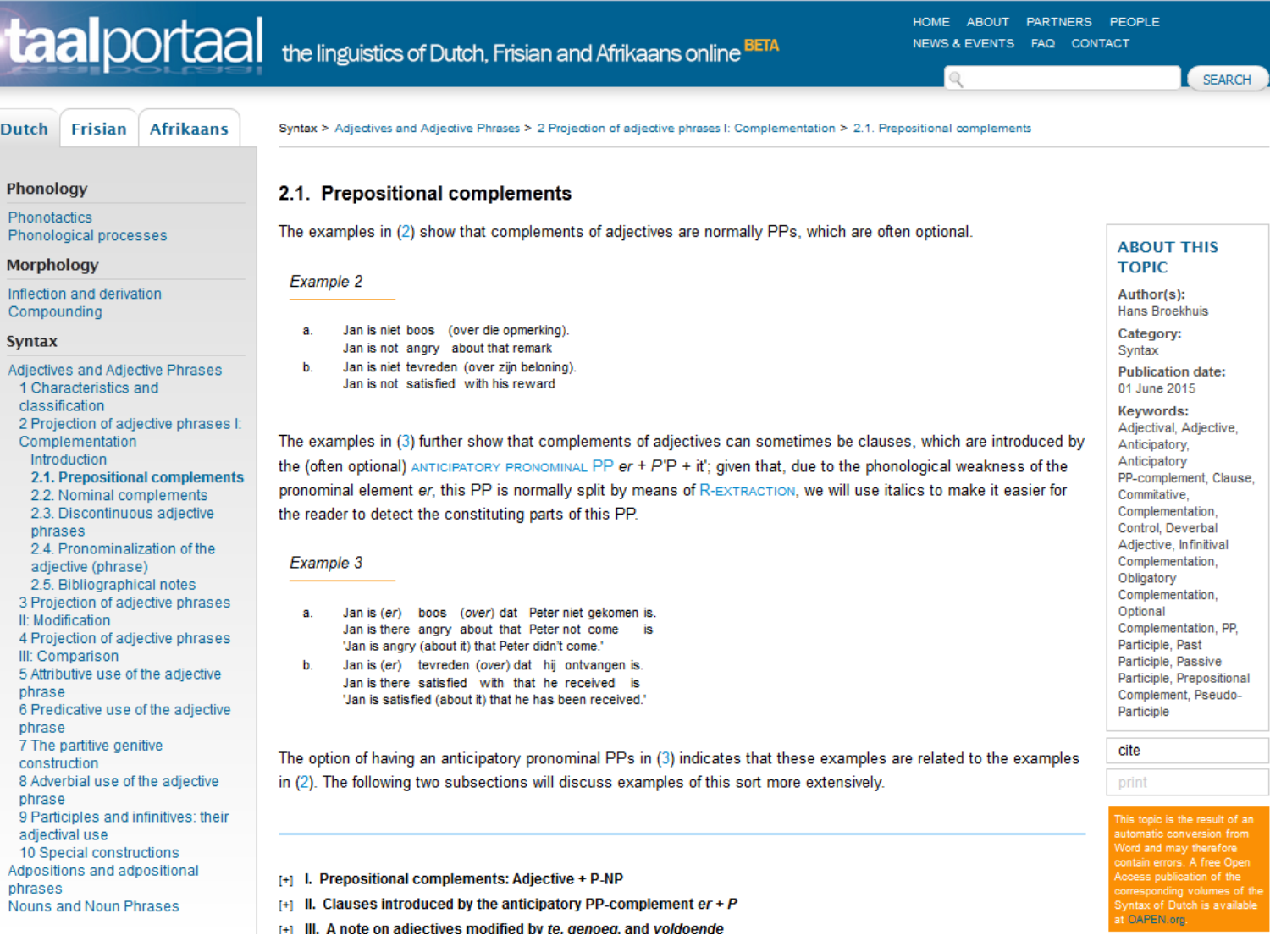In his largely positive review of the SoD volumes on NP syntax in *LINGUA* (2013), Jack Hoeksema points out that "There is a growing body of work in empirical studies of judgment variation [...] that future extensions of this grammar could benefit from, especially when coupled to studies of actual usage patterns in corpus material".

By enriching the on-line version of SoD with queries over syntactically annotated corpora, the current project tries to accommodate the needs of researchers like Hoeksema.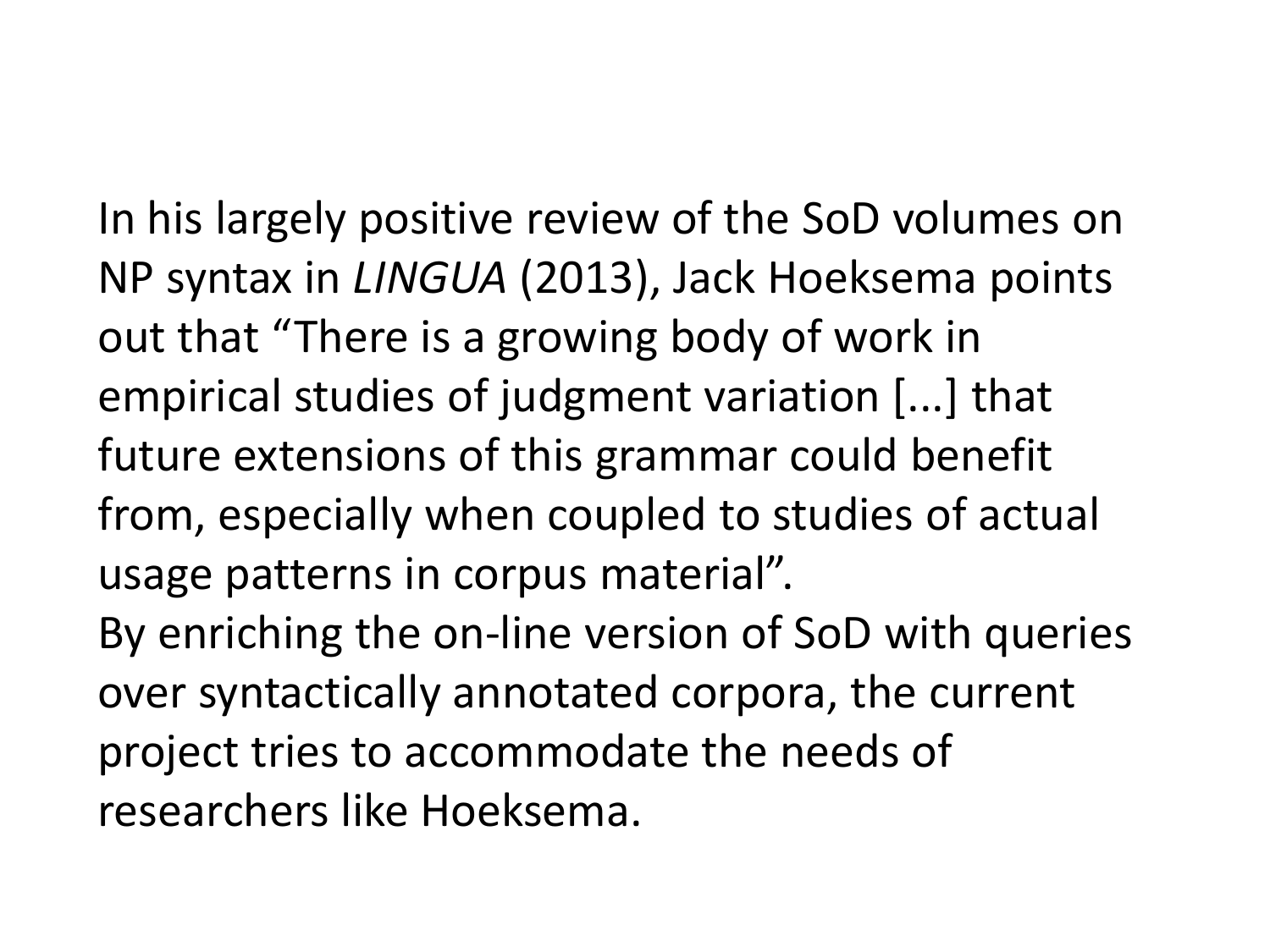## Some relevant resources

- The (syntactically annotated part of the) Corpus of Spoken Dutch (manually verified syntactic annotation for 1M words of speech)
- The Lassy Small treebank (manually verified syntactic annotation for 1M words of text from various genres)
- The Lassy Large treebank (automatically created syntactic annotation using the Alpino parser for 700M words of text)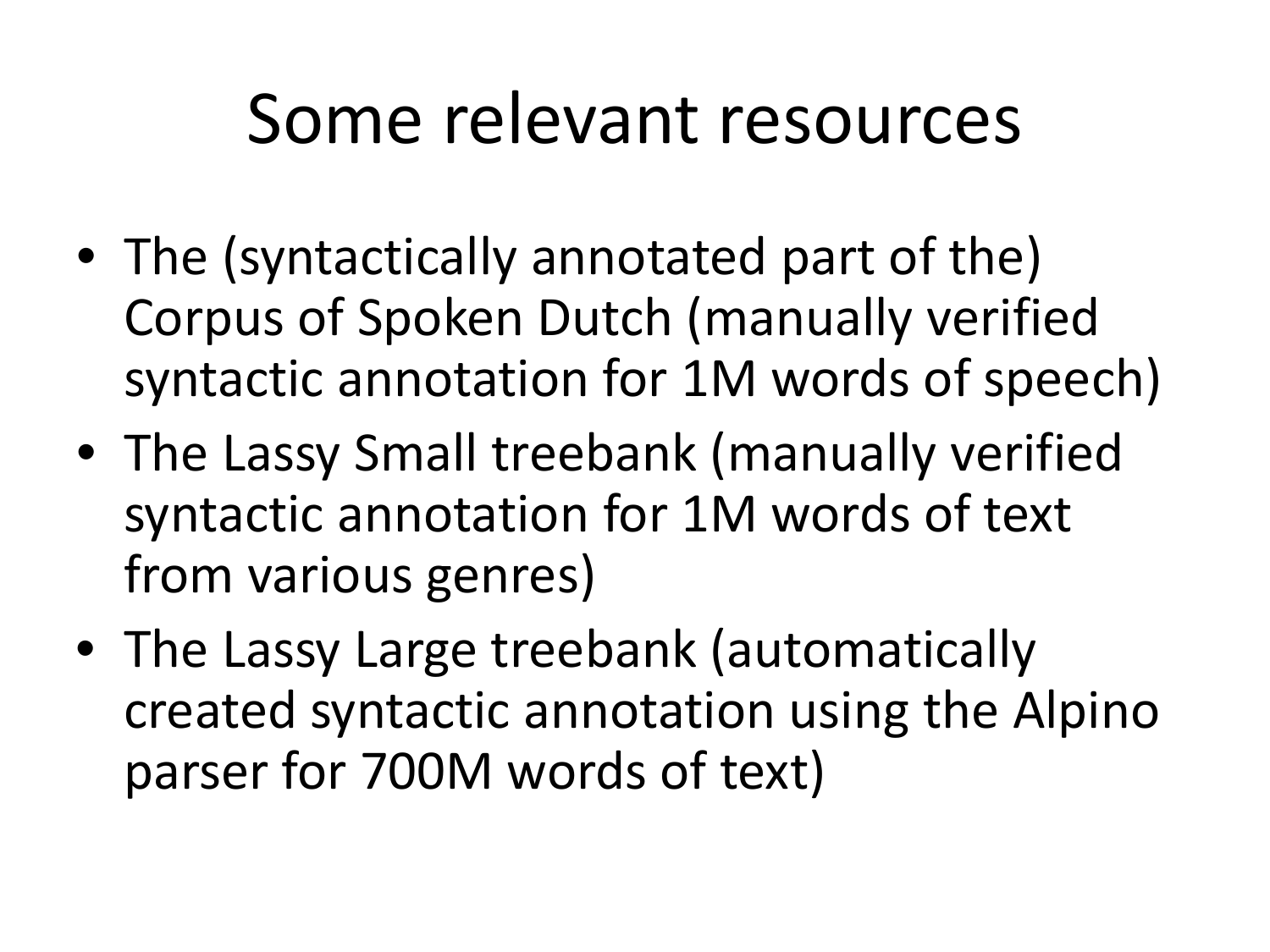# Accessing the corpora

• GrETEL

<http://gretel.ccl.kuleuven.be/gretel-2.0/>

• PAQU <http://zardoz.service.rug.nl:8067/>

| විකි                                |                 |          |                          |   |  | E-mail | Log in |
|-------------------------------------|-----------------|----------|--------------------------|---|--|--------|--------|
| Zoeken                              | <b>XPath</b>    | Metadata | Info                     |   |  |        |        |
|                                     |                 |          |                          |   |  |        |        |
| COFPUS: Lassy Klein - 65 200 zinnen |                 |          |                          | ▼ |  |        |        |
|                                     |                 |          |                          |   |  |        |        |
| woord                               |                 |          | hoofdwoord               |   |  |        |        |
|                                     | $-$ relatie $-$ |          | $\overline{\phantom{a}}$ |   |  |        |        |
| $-$ postag $ \star$                 |                 |          | $-$ postag $ \sim$       |   |  |        |        |
| help                                |                 | Zoeken   | Wissen<br>Reset          |   |  |        |        |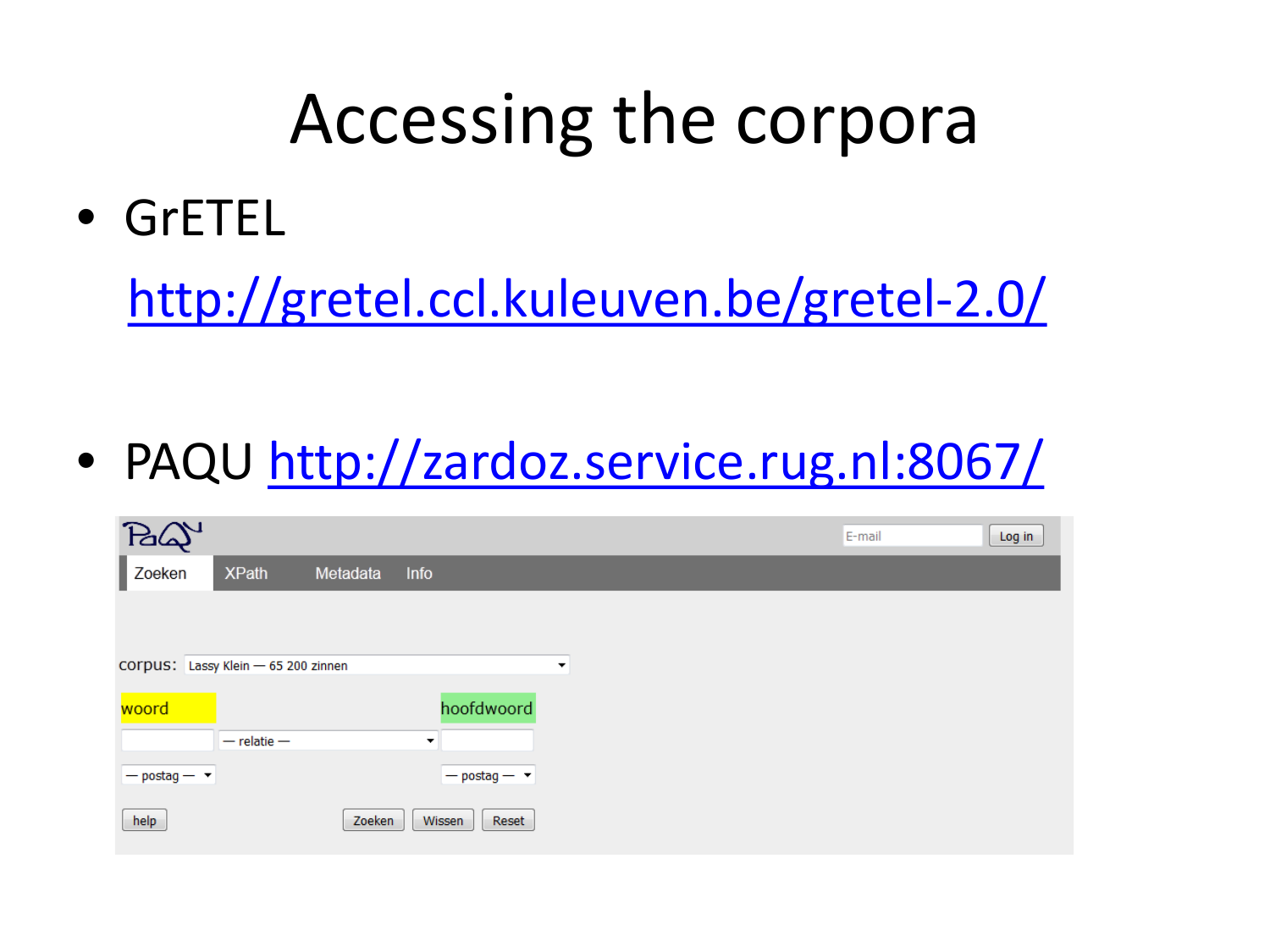Example: the possibility of preceding PP-complements:

*Jan was boos over deze opmerking* Jan was angry over this remark *Jan was over deze opmerking boos*

```
//node[@cat="ap"]/node[@rel="hd" 
and @pt="adj" 
and ../node[@rel="pc" 
and cat="pp"]/number(@end)=number(@begin)]
```
This query selects the adjectival head of an AP, while the PP-sister of the adjective has to *end* in a position that is equal to the *begin* position of the adjective.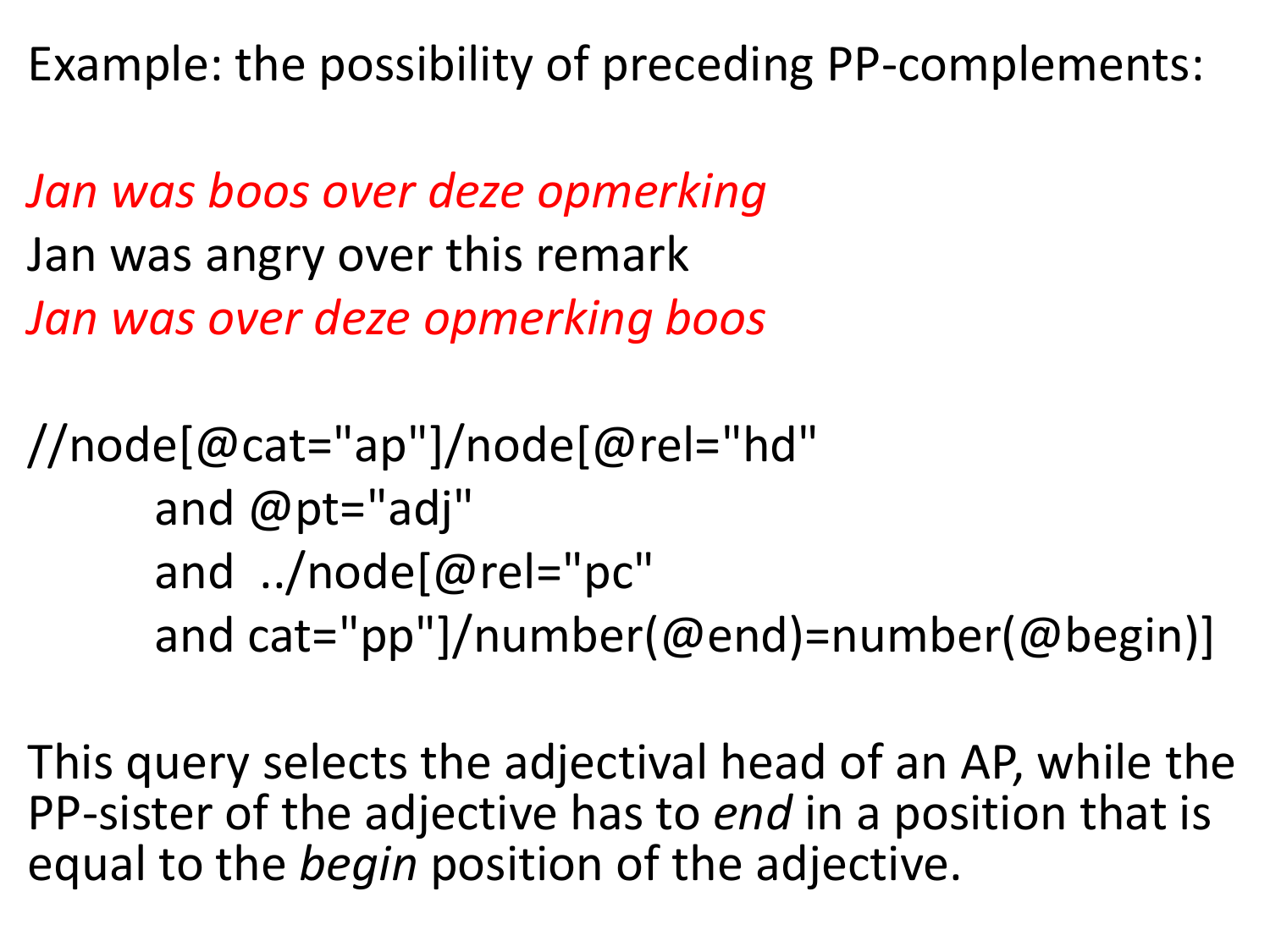This query has 85 matches in Lassy Small, for 30 different adjectives. However, the adjective *boos* is not among them.

After restricting the query to the lemma *boos,* while removing the linear order constraint, we find that there are 76 hits for *boos*+PP in Lassy Large, but only one for PP+*boos*:

*Leopold II was over die aantasting … bijzonder boos Leopold II was over that violation … extremely angry*

This result shows that there is a sharp contrast in frequency between both word orders.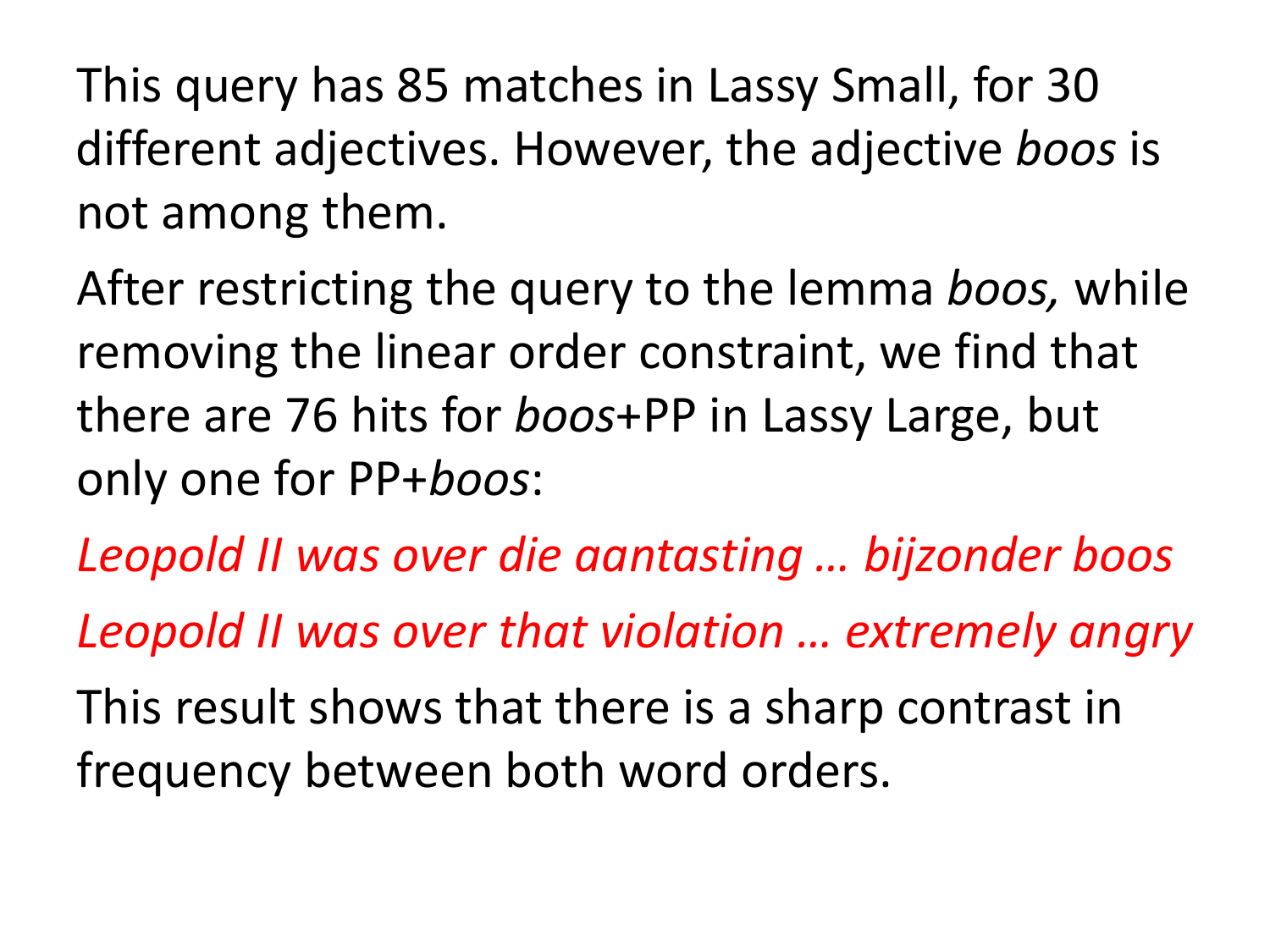## Open issues



• Morphology and phonology: <https://portal.clarin.inl.nl/webcelex/>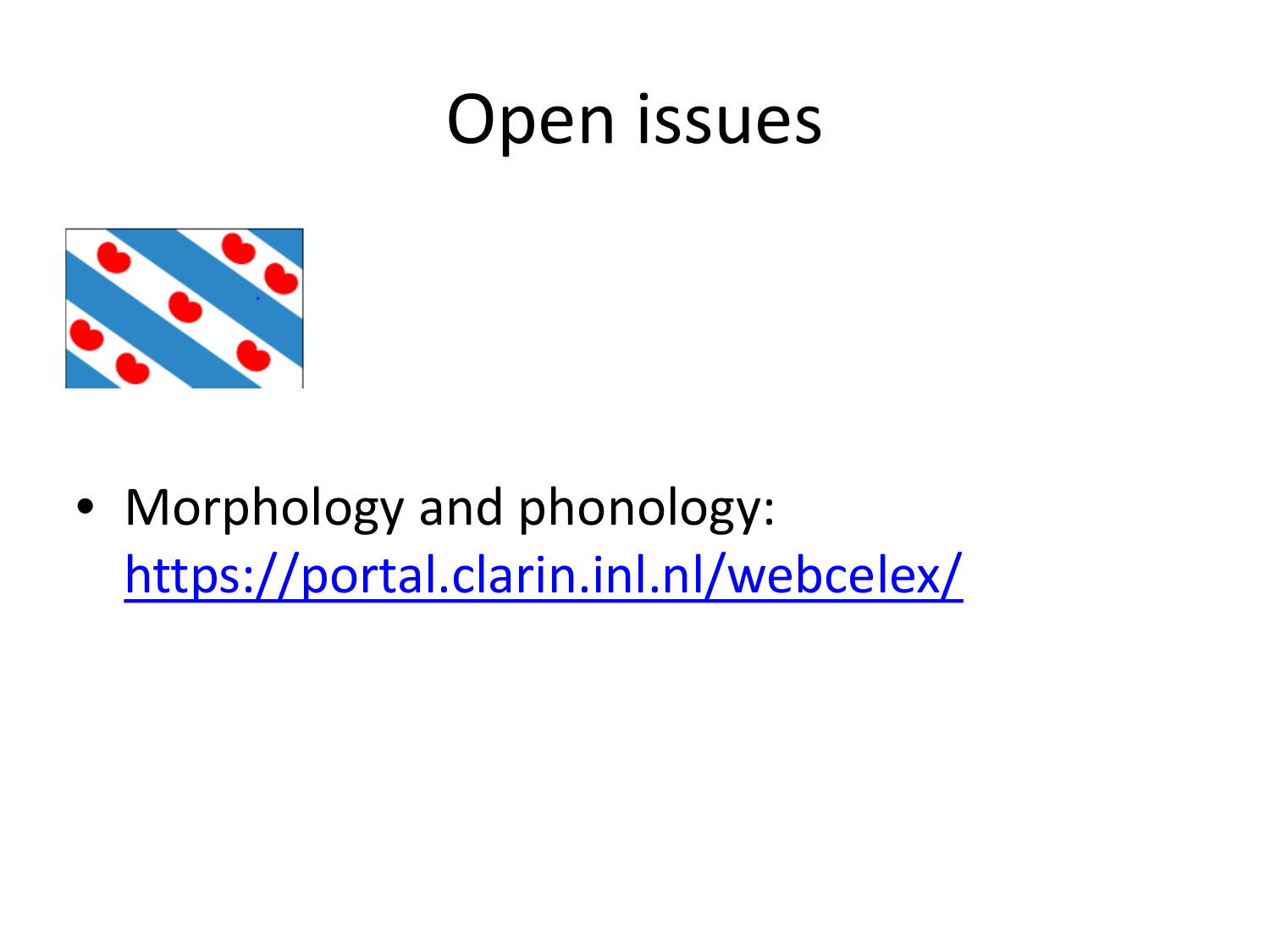# Phonology

### • Phonotaxis

- onsets: hiatus and complex onsets of more than two consonants
- rhyme: A and B class vowels and diphtongs in open syllables and one consonant coda's
- Sonority Sequencing Generalization
- phonological processes
	- final divoicing
	- regressive and progressive assimilation
	- degemination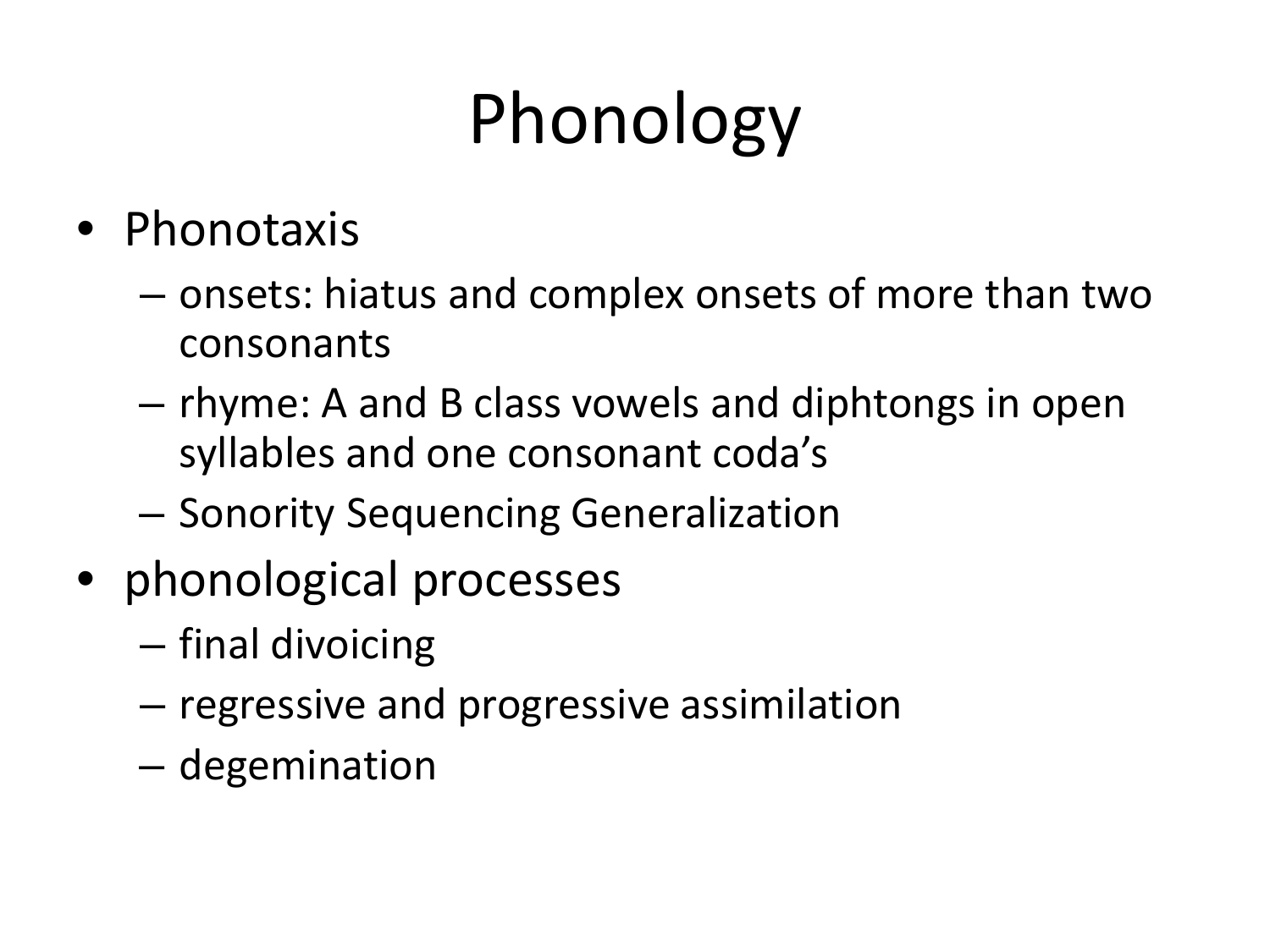# Morphology

- Inlection:
	- Comparative and superlative
- Derivation:
	- Suffixes: category-changing (-*baar*, -*heid* en -*tje*) and category- neutral (-*schap*)
	- Prefixes: *be*-, *ver* (category-changing) and *on* and *oer-* (category- neutral )
	- Non-native prefixes (*pro* and *sub*-) and suffixes (-*iteit*) and (-*esk*)
- Compounding:
	- NN (*stoelpoot*), VA (*kotsmisselijk*) and ANN (*blotevrouwenblad*)
	- Separable complex verbs (SCVs): *schoonmaken* and *aanvallen*